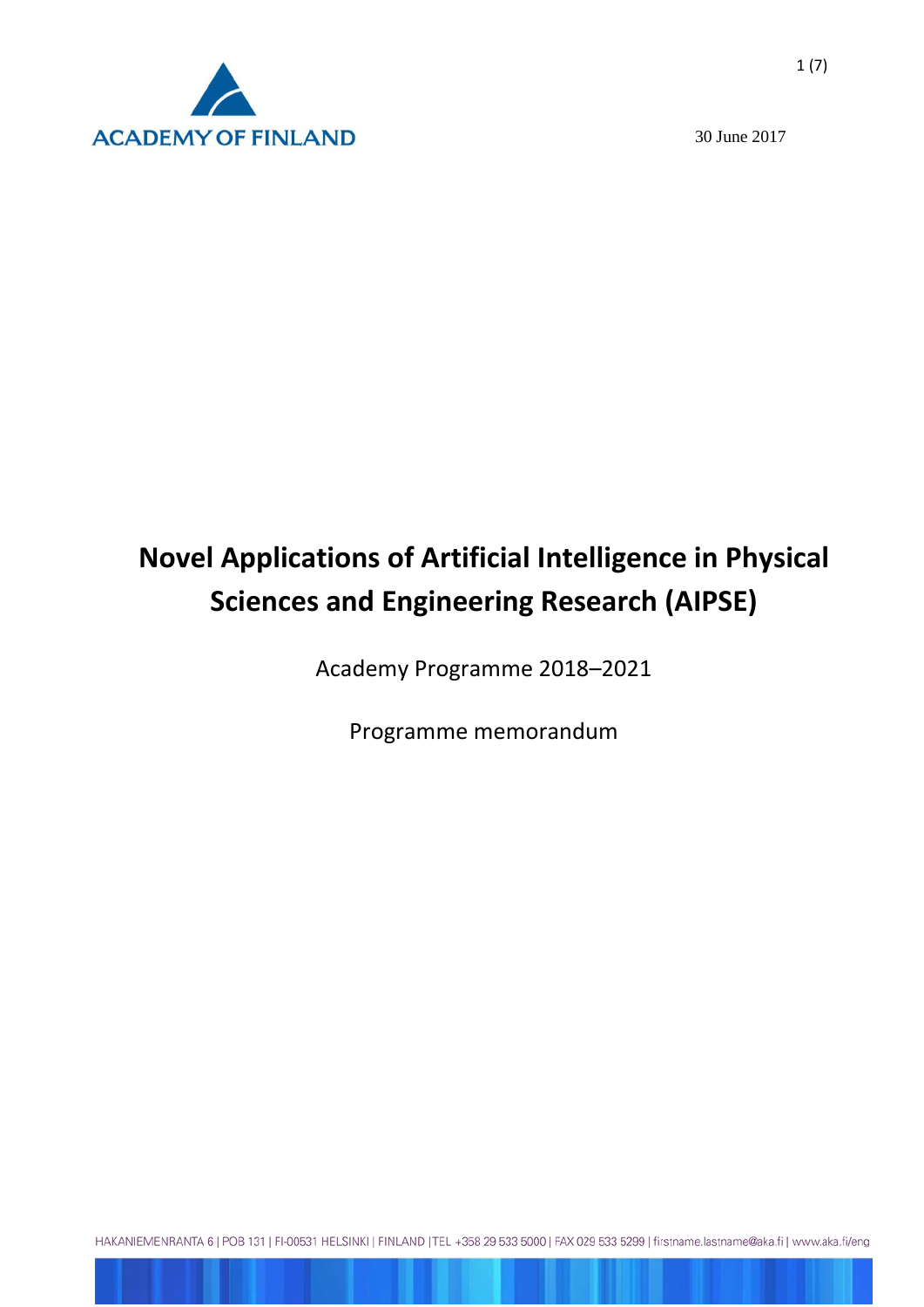

### **1 Background**

Different types of data-driven methods are continuing to gain in importance in research, administration and industry. One area of recent focus and interest is artificial intelligence (AI), which in the past ten years has seen major advances in the practical applicability of its methods and techniques. This development owes much to progress in such areas as machine learning, pattern recognition, statistics, data mining and computational and software-based database technology; the much-expanded availability of training materials; and the rapid growth of computing power. AI is growing in importance throughout society, and data-driven methods in particular are set to achieve an increasingly prominent role in both business and public administration.

Promoting the practical application of AI is listed among the Finnish Government's key objectives. In spring 2017, the Minister of Economic Affairs appointed a steering group to prepare a proposal for a programme on AI application and developing new ways of working in Finland.

Methods developed in AI research also have broad potential application in the science context, and particularly in new lines of multidisciplinary research. The main goal and ambition of the Academy Programme for Novel Applications of Artificial Intelligence in Physical Sciences and Engineering Research (AIPSE) is to deepen and broaden AI research expertise within these disciplines. Physical sciences comprise the natural sciences disciplines with the exception of biosciences. AI research can therefore be concerned, for instance, with physics, chemistry, geosciences, mechanical engineering and ICT. A more detailed discussion of the research fields coming under the scope of this Academy Programme is presented in Chapter 2 below.

## **2 AI research**

#### **2.1. AI research: scope and purpose**

All AI research is aimed at automating tasks and functions of such complexity that the methods applied must demonstrate some form of intelligent behaviour. The field of AI comprises a diverse range of methods that usually stem from computer science or statistics and that address problems related to reasoning, knowledge presentation, search and optimisation, planning, pattern recognition, learning, creativity or interaction. Some of the most prominent commercial successes today combine several different types of AI techniques: AI assistants (Siri, Alexa, Google Assistant, Cortana, Bixby, etc.), for example, combine several natural language processing techniques with intelligent information retrieval algorithms, and self-driving cars, robots, drones and other autonomous devices and systems also combine several AI techniques associated with learning, pattern recognition and planning.

The ongoing AI boom is largely driven by recent advances in machine learning, a subfield of AI concerned with algorithms that learn from data or experience. The combination of massive datasets, improved computation resources and more advanced core learning algorithms has brought dramatic improvements in many tasks that were previously considered too complex for AI to master. We now have deep learning models that can classify natural images as well as humans, or translate speech from one language to another in real time, and we can perform accurate statistical reasoning using much more complicated models than before. Often these powerful machine learning algorithms are combined with more symbolic reasoning to solve practical AI problems. For example, beating the best human in the game of Go required a combination of deep learning models to understand the board and traditional game-playing AI algorithms to plan and decide on the moves.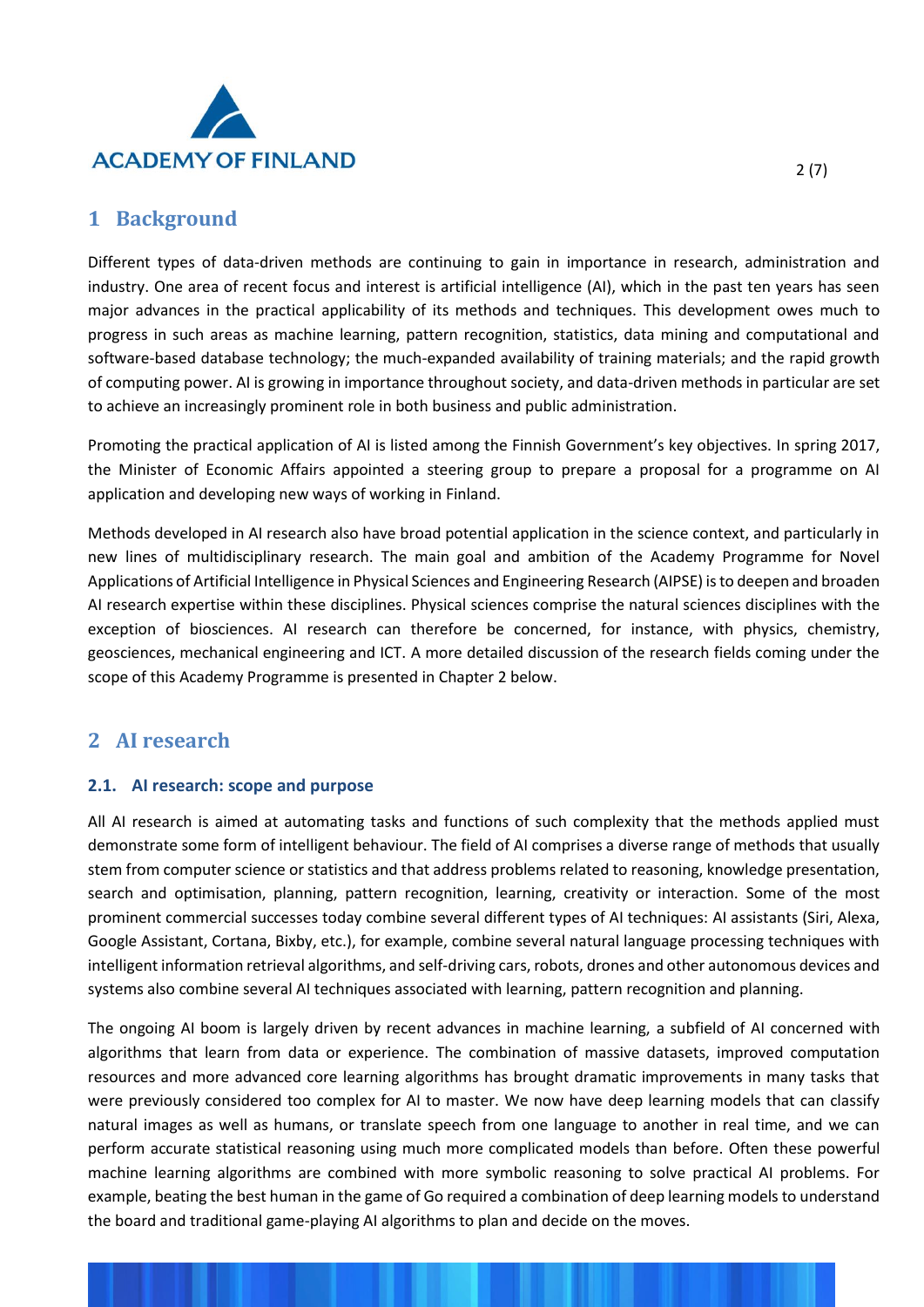

In the context of the AIPSE programme, an important determinant of AI is how the methods applied in the project relate to the broader field of scientific computation as part of AI research. AI methods often involve creating databased approximative models that replace exact physical models and that can be used for reasoning purposes. Machine learning, therefore, lies at the very heart of AI. By contrast, numerical analysis, optimisation, the solution of differential equations and iteration methods, all of which are central to scientific computation, are not artificial intelligence per se, and the same goes for the modelling and simulation of a complex physical system based on the laws of physics. For this reason, it is important that applications submitted clearly detail the AI methods and other methods of scientific computation that will be used in the project, and that they describe how the AI methods relate to the broader field of AI research. Furthermore, applications must describe the relevance of these methods not only to the project concerned, but to AI research in general.

#### **2.2. AI in physical sciences and engineering research**

There is substantial untapped potential in the practical application of AI in physical sciences and engineering research. In this Academy Programme, physical sciences and engineering comprise the following research fields (and their subfields) as listed in the classification used by the Academy of Finland (see [Research field classification\)](http://www.aka.fi/en/funding/how-to-apply/application-guidelines/research-field-classification/): food engineering, energy engineering, physics, geosciences, chemistry, mechanical engineering and manufacturing technology, medical engineering, materials science and technology, nanoscience and nanotechnology, process technology, electrical engineering and electronics, industrial biotechnology, astronomy and environmental engineering. In addition, computational science, computer science, statistics and mathematics can on certain conditions be regarded as research fields applying AI (see the programme review criteria in Chapter 6). Among the fields not included in the programme's application areas are architecture, construction and municipal engineering, and industrial management. Biochemistry and biophysics are also specifically excluded from the scope of this programme.

Finland has outstanding expertise in physical sciences research. One notable example is the field of materials research, where determining materials properties used to be a time-consuming exercise – until the realisation that AI techniques could be used for mining materials libraries. Today, AI algorithms are used to quickly analyse large amounts of materials and so to predict materials properties such as electrical conductivity.

In chemistry research, AI can be applied to discover different reaction pathways in the development of a specific end product. High-level research is also conducted in several engineering fields and in several universities across Finland. Since AI is well-suited to rapidly process large datasets, it is expected that AI-based techniques will facilitate the analysis of satellite data, for example. In smart factories of the future, new automation and information system architectures will also make it possible to flexibly process data across the whole production chain using new AI methods at both device, unit process and factory and group level, including global stakeholder groups.

#### **3 Aims**

The Academy Programme for Novel Applications of Artificial Intelligence in Physical Sciences and Engineering Research (AIPSE) is aimed at integrating AI research expertise with high-level research in the physical sciences and engineering fields with a view to promoting the renewal of science. The scope of the programme is limited to research fields that apply AI as listed under section 2.2 above. The programme's primary aim is to deepen and expand AI research expertise and to put this expertise to the best possible use in physical sciences and engineering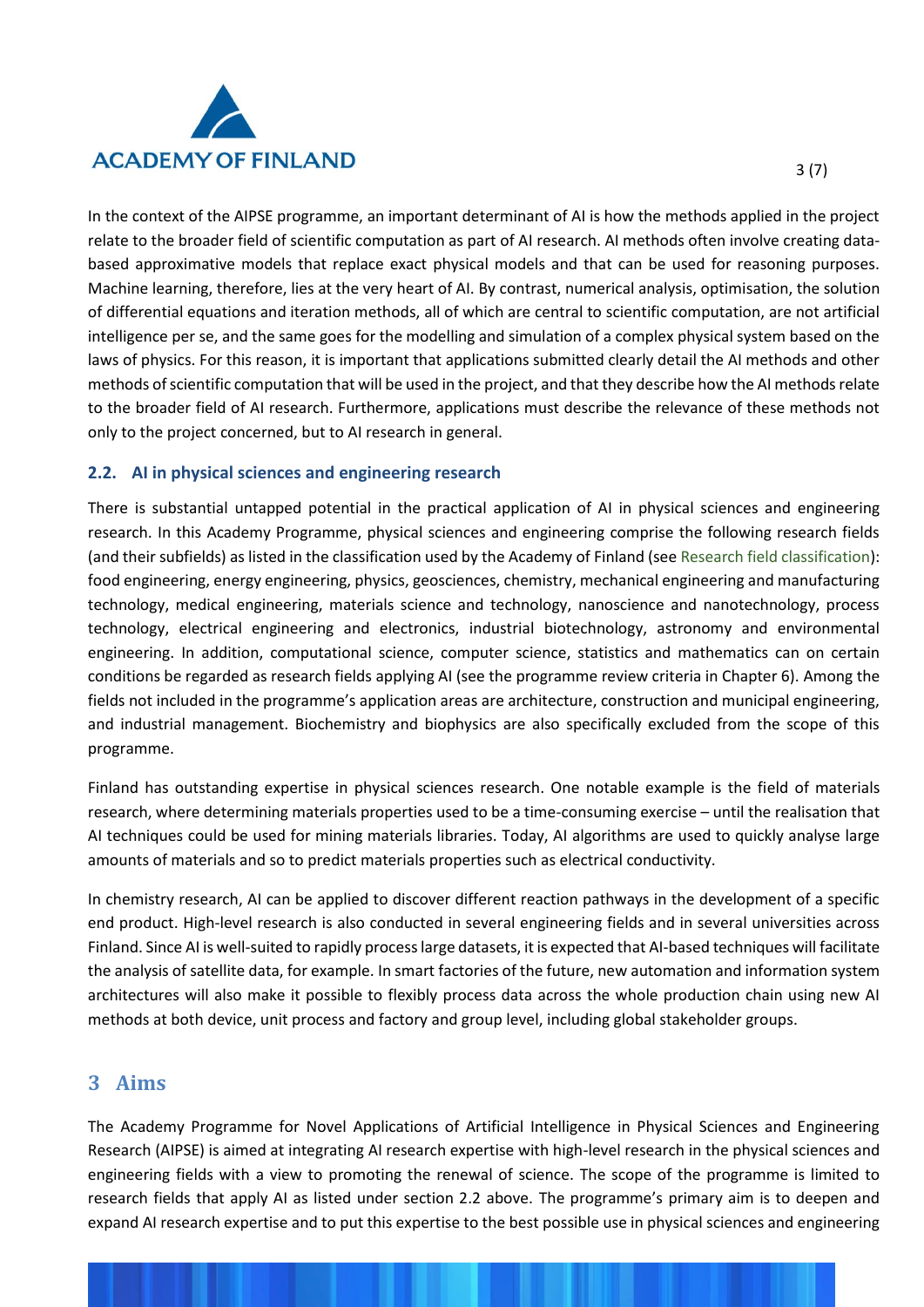

research to achieve new scientific breakthroughs. Figure 1 uses a four-field matrix to illustrate the preferred type of projects that will be funded under the programme.



**Figure 1.** Primary aim of projects funded under the AIPSE programme in a four-field matrix: vertical axis illustrates the level of physical sciences or engineering research (field of research applying AI) and the horizontal axis the depth and level of AI research and AI application.

The programme's primary objective is to

• produce scientific breakthroughs in projects that combine high-level AI research with high-level physical sciences or engineering research and in which AI plays a central role in facilitating the breakthrough either in AI research or in physical sciences or engineering research.

Other aims of the programme are to

- identify new areas of application and opportunities for research collaboration in physical sciences and engineering
- promote new kinds of research collaboration and so to regenerate research
- harness data for productive use and actively utilise open data in the projects funded.

## **4 Scientific and societal impact of the programme**

The programme will contribute to establishing a skills and knowledge base in a field of great future importance. It will add to existing applied skills and expertise in machine learning and create new lines of research in the fields of AI and machine learning. In applied fields of research, the programme will increase understanding of the opportunities offered by AI and open new avenues for science renewal and new potential for breakthroughs.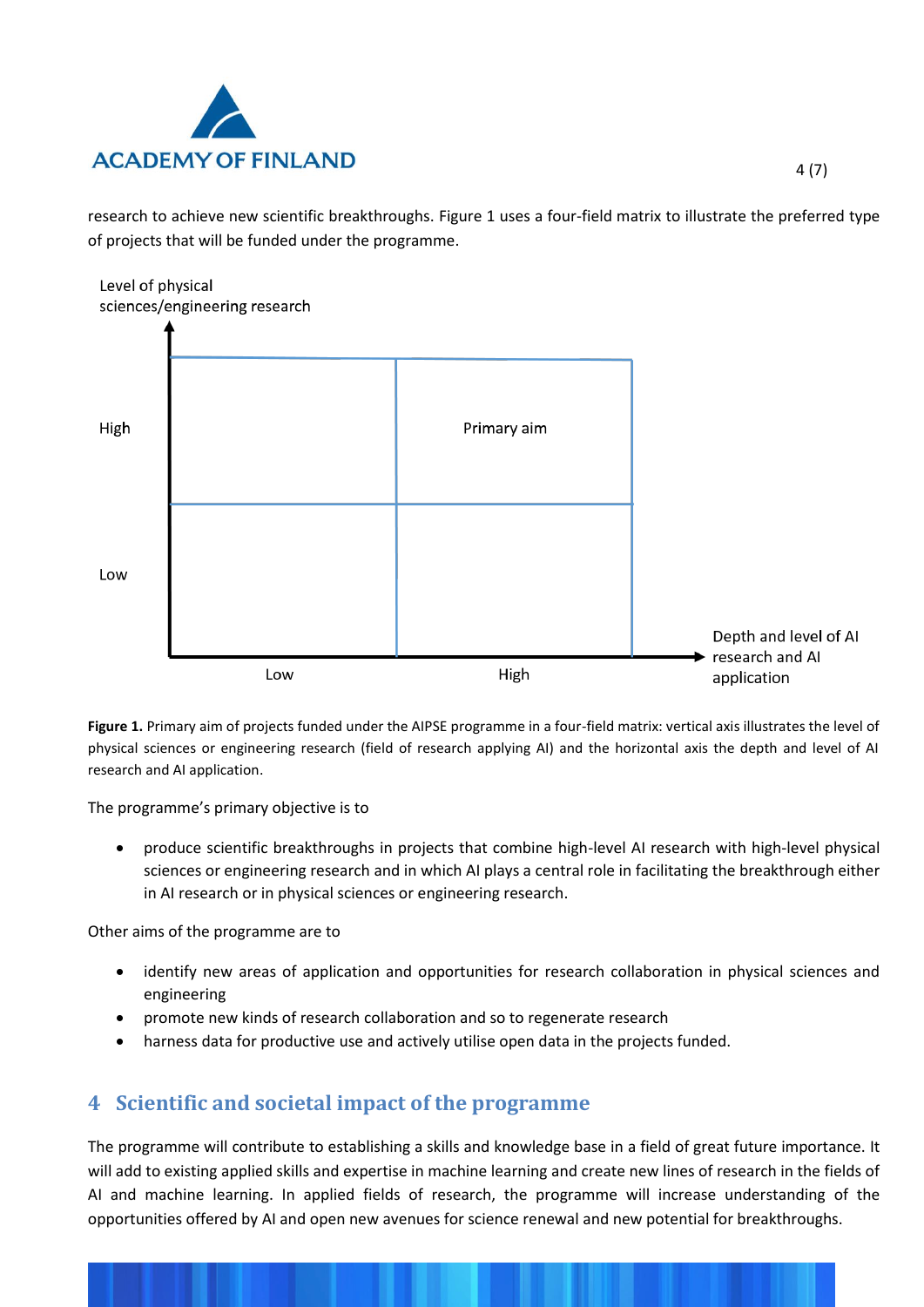

AIPSE will deepen understanding of the potential of AI and its uses in society, although the programme's main focus will be on scientific breakthroughs that do not necessarily have immediate and significant industrial application. It will also pave the way to more effective use of open data. Large parts of both the private business sector and the public sector do still not appreciate the full potential of AI, so the programme will provide an opportunity for businesses to recruit skilled staff. The programme will also generate further interest among international corporations in Finnish expertise in machine learning and AI.

The programme will expand Finnish researchers' skills and knowledge base into the area of international collaboration. Under Horizon 2020, for instance, the Future and Emerging Technologies (FET) Committee has identified six potential FET flagship projects, one of which is Interfaces, Robotics and Artificial Intelligence.

## **5 Programme implementation**

#### **5.1. Programme funding**

AIPSE is an Academy Programme funded and coordinated by the Academy of Finland. The Academy Board has set the programme's funding budget at a maximum of 7 million euros.

#### **5.2. National cooperation**

AIPSE will work closely especially with the computation, machine learning and artificial intelligence projects funded through the Academy's ICT 2023 call in spring 2017, with other AI projects funded under the ICT 2023 programme, and with the Digital Humanities programme. It will also promote collaboration with the Team Finland Augmented Intelligence – Artificial Intelligence campaign.

#### **5.3. International cooperation**

AIPSE will aim to collaborate selectively with foreign research funding agencies that support high-level scientific research, insofar as this collaboration benefits Finnish research. Depending on emerging needs and opportunities the programme will also seek the collaboration of similar foreign programmes, projects and leading research institutes in the field.

#### **5.4. Schedule**

Funding will be made available to projects and consortiums scheduled to run for no more than four years. The funding period for the 2017 call starts on 1 January 2018 and ends no later than 31 December 2021. The timetable for the call and the review process is set out in more detail in Chapter 6 of this memorandum. The programme's kick-off seminar will be held in spring 2018. Separate information will be provided on the funding sources, research areas, timetables and application processes of any future supplementary calls.

#### **5.5. Programme steering group and coordination**

The programme is run by a steering group composed of members of the Academy's research councils and other expert members. The programme strives to support and promote the development of the selected projects into a coherent and cohesive structure through active cooperation and exchange of information. Programme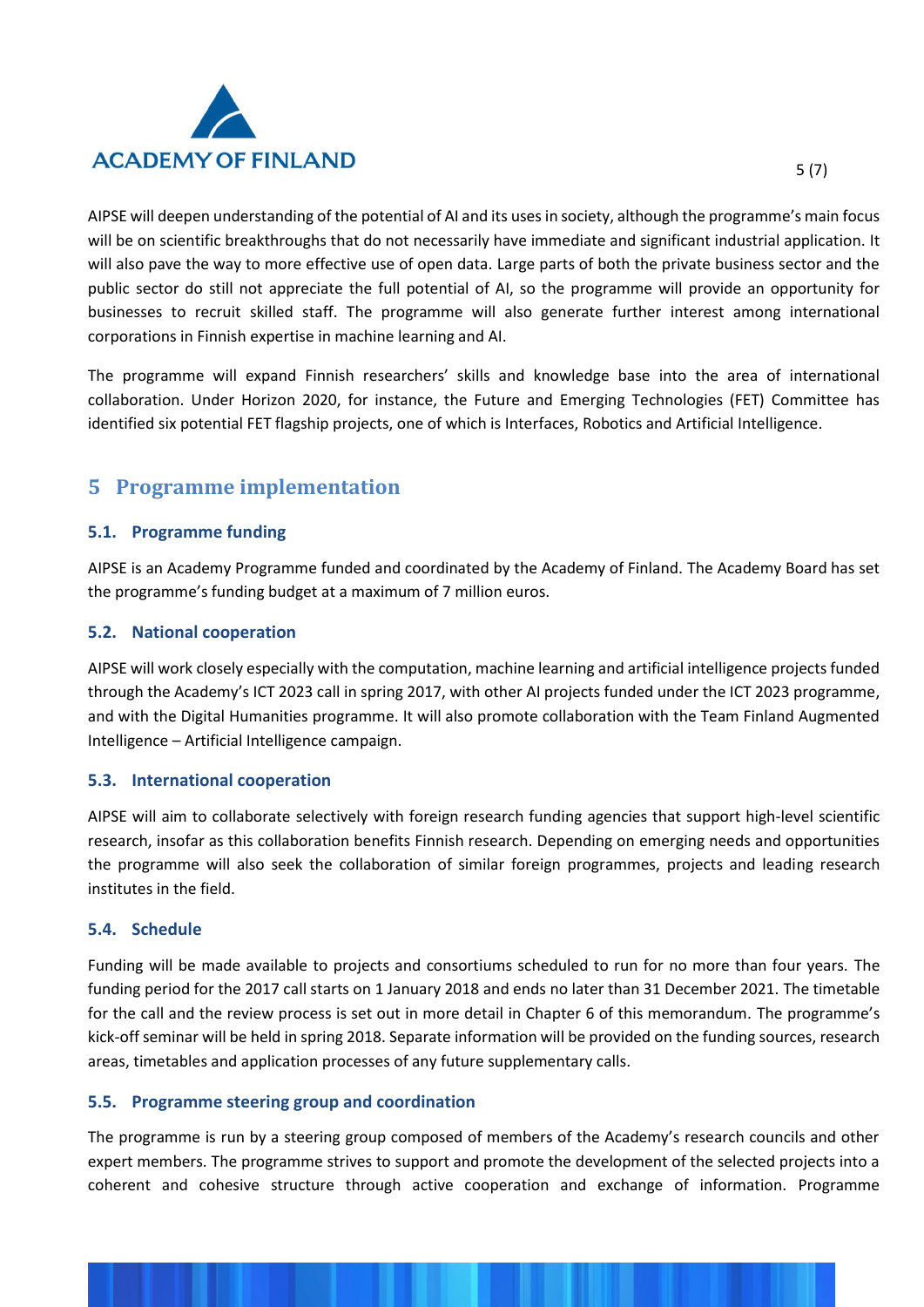

coordination rests with the programme managers and the project officer, whose role it is to facilitate achievement of the programme's objectives together with the steering group and the participating projects.

The PIs of the projects selected for funding under the programme will be required to

- assume responsibility for and report on the scientific progress of the project and on the use of the funds in accordance with the instructions of the programme manager and relevant funding bodies
- ensure that the whole research team attends all events organised by the programme coordinators, and facilitate exchange and cooperation between research teams in the programme
- take part in producing reviews, syntheses and information material around the programme, and actively disseminate information about the programme's progress and results on public and scientific forums.

During the programme, the research projects will participate in events arranged together with end-users of research results and in any other activities designed to disseminate information to stakeholders.

#### **5.6. Final evaluation**

The Academy Programme will be evaluated on its completion to assess implementation and outcomes. The scope and aims of the evaluation will be defined during the programme, but it may consider e.g. the

- attainment of the programme's aims
- programme implementation
- achievement of intended impacts
- national and international cooperation.

# **6 Application guidelines and review criteria**

The call for applications to the AIPSE Academy Programme is a single-stage call. Applications shall be submitted via the Academy's online services no later than 27 September 2017 at 16.15 local Finnish time. The deadline is nonnegotiable. Guidelines for preparing and submitting an application and for required appendices are given in the Academy's September 2017 call text. The cost estimate must be realistic. It must be justified by type of expenditure in the research plan.

Based on the scientific review process and bearing in mind the aims of the programme, the steering group will prepare a proposal on the projects recommended for funding and submit its proposal to the Research Council for Natural Sciences and Engineering, which will make the final funding decisions in December 2017. Any supplementary calls will be scheduled separately.

The applications will be reviewed by an international panel of experts. The review process will consider the standard of both the AI research and the research in the field of application. The aim will be to select projects that further the programme's primary objective. Applications must explain how artificial intelligence is understood in the project and how the project proposes to validate the performance and effectiveness of AI in a new area of application.

Applications must clearly identify the AI methods and other methods of scientific computation used in the project, describe how the AI methods relate to the broader field of AI research, and document their relevance not only to